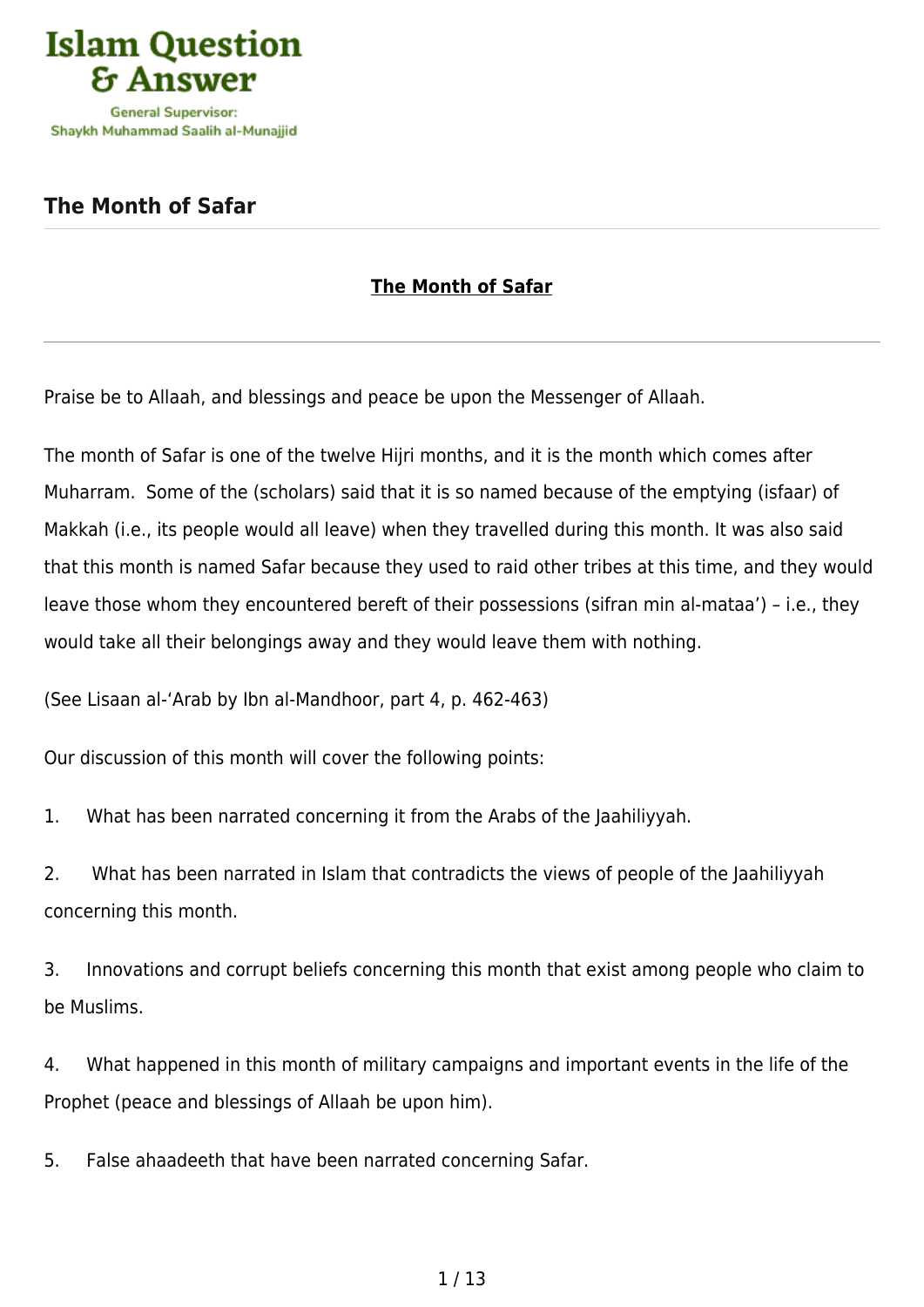

 $\mathcal{L}_\text{max}$  , and the set of the set of the set of the set of the set of the set of the set of the set of the set of the set of the set of the set of the set of the set of the set of the set of the set of the set of the

## **1. What has been narrated concerning it from the Arabs of the Jaahiliyyah.**

The Arabs were guilty of two serious wrongdoings concerning the month of Safar. Firstly, they played about with it, bringing it forward or postponing it, and secondly, they had superstitions concerning it.

(i) It is known that Allaah created the year and the number of its months is twelve, four of which Allaah has made sacred, in which it was forbidden to fight, out of respect for these months. These months are: Dhu'l-Qi'dah, Dhu'l-Hijjah, Muharram and Rajab.

This is confirmed in the Book of Allaah, where Allaah says (interpretation of the meaning):

"Verily, the number of months with Allaah is twelve months (in a year), so was it ordained by Allaah on the Day when He created the heavens and the earth; of them four are Sacred (i.e. the 1st, the 7th, the 11th and the 12th months of the Islamic calendar). That is the right religion, so wrong not yourselves therein…"

#### [al-Tawbah 9:36]

The mushrikeen were aware of that, but they used to postpone it or bring it forward according to their whims and desires, such as putting Safar in place of Muharram!

They used to believe that 'Umrah during the months of Hajj was one of the most evil of actions. There follow some of the comments of the scholars on that.

(a) It was narrated that Ibn 'Abbaas (may Allaah be pleased with them both) said: "They used to think that 'Umrah during the months of Hajj was one of the most evil of actions on earth. They would make Muharram Safar, and they used to say, 'When the wounds of the camel's back heal up (after they return from Hajj) and the footprints of the camels vanish and the month of Safar passes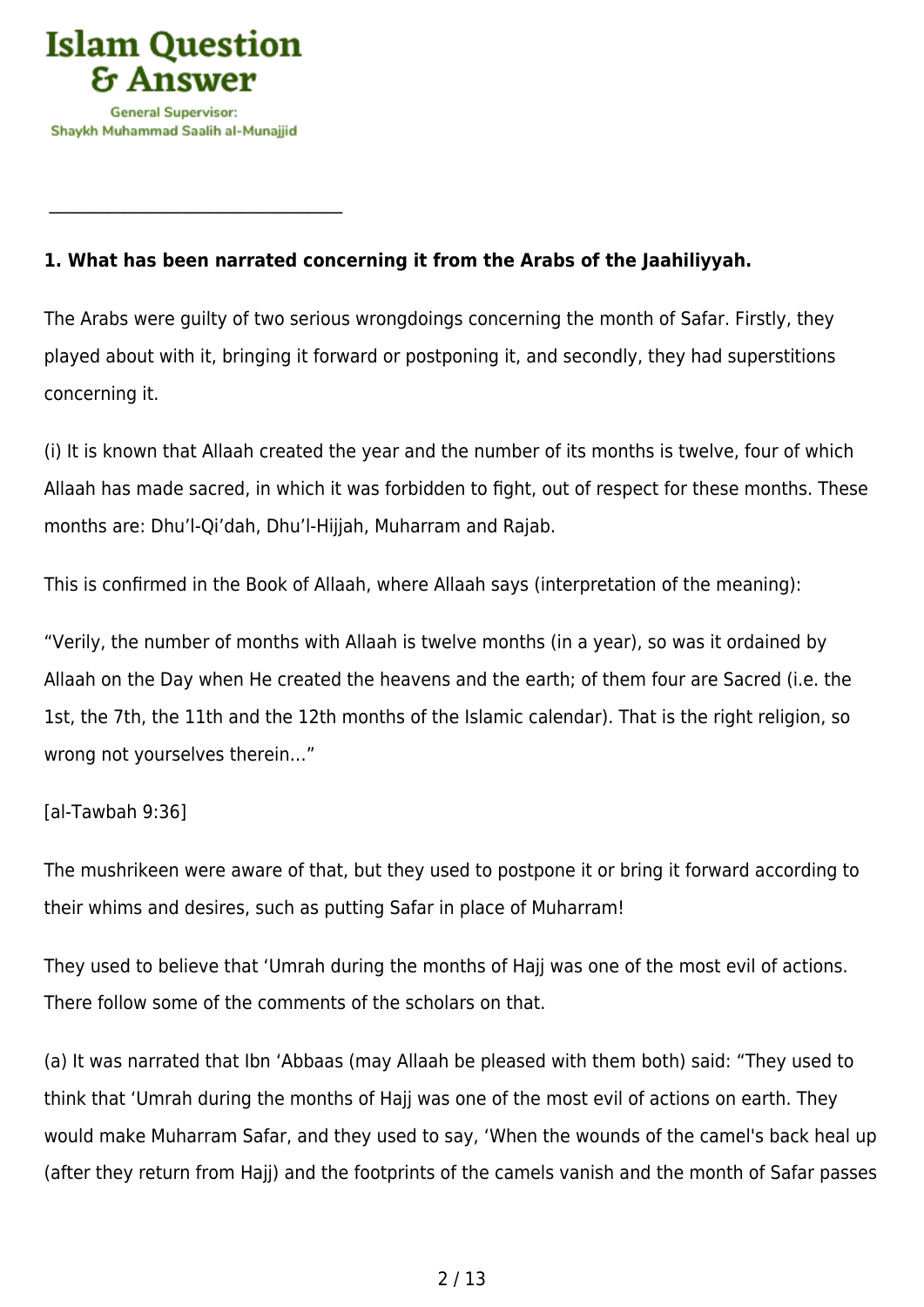

away then (at that time) 'Umra is permissible for the one who wishes to perform it."

(Narrated by al-Bukhaari, 1489; Muslim, 1240)

(b) Ibn al-'Arabi said:

"The second issue: how postponing (al-nasiy) was done:

(i) It was narrated from Ibn 'Abbaas that Junaadah ibn 'Awf ibn Umayyah al-Kinaani used to come on this occasion each year, and he would call out that no one could criticize Abu Thamaamah or reject what he said, and that Safar in the first year would not be sacred, then we would make it sacred one year and not the next year. They were with Hawaazin, Ghatafaan and Bani Sulaym.

According to another version, he used to say, "We have brought Muharram forward and postponed Safar." Then the next year he would say, "We will make Safar sacred and delay Muharram." This was the postponement.

(ii) Adding. Qutaadah said: Some of the people of misguidance deliberately added Safar to the sacred months. Their spokesman would stand up on this occasion and say, "Your gods have made Muharram sacred this year," and they would regard it as sacred that year. Then the next year he would stand up and say, "Your gods have made Safar sacred," so they would regard it as sacred that year. And they would say (that there were) two Safars. Ibn Wahb and Ibn al-Qaasim narrated something similar from Maalik, who said: the people of the Jaahiliyyah used to have two Safars, hence the Prophet (peace and blessings of Allaah be upon him) said, "(There is) no Safar." Ashhab also narrated something similar from him.

(ii) Changing the time of Hajj. Mujaahid said with a different isnaad: " 'The postponing (of a Sacred Month) is indeed an addition to disbelief' [al-Tawbah 9:37 – interpretation of the meaning] – they would perform Hajj in Dhu'l-Hijjah for two years, then they would perform Hajj in Muharram for two years, then they would perform Hajj in Safar for two years. They would perform Hajj in each month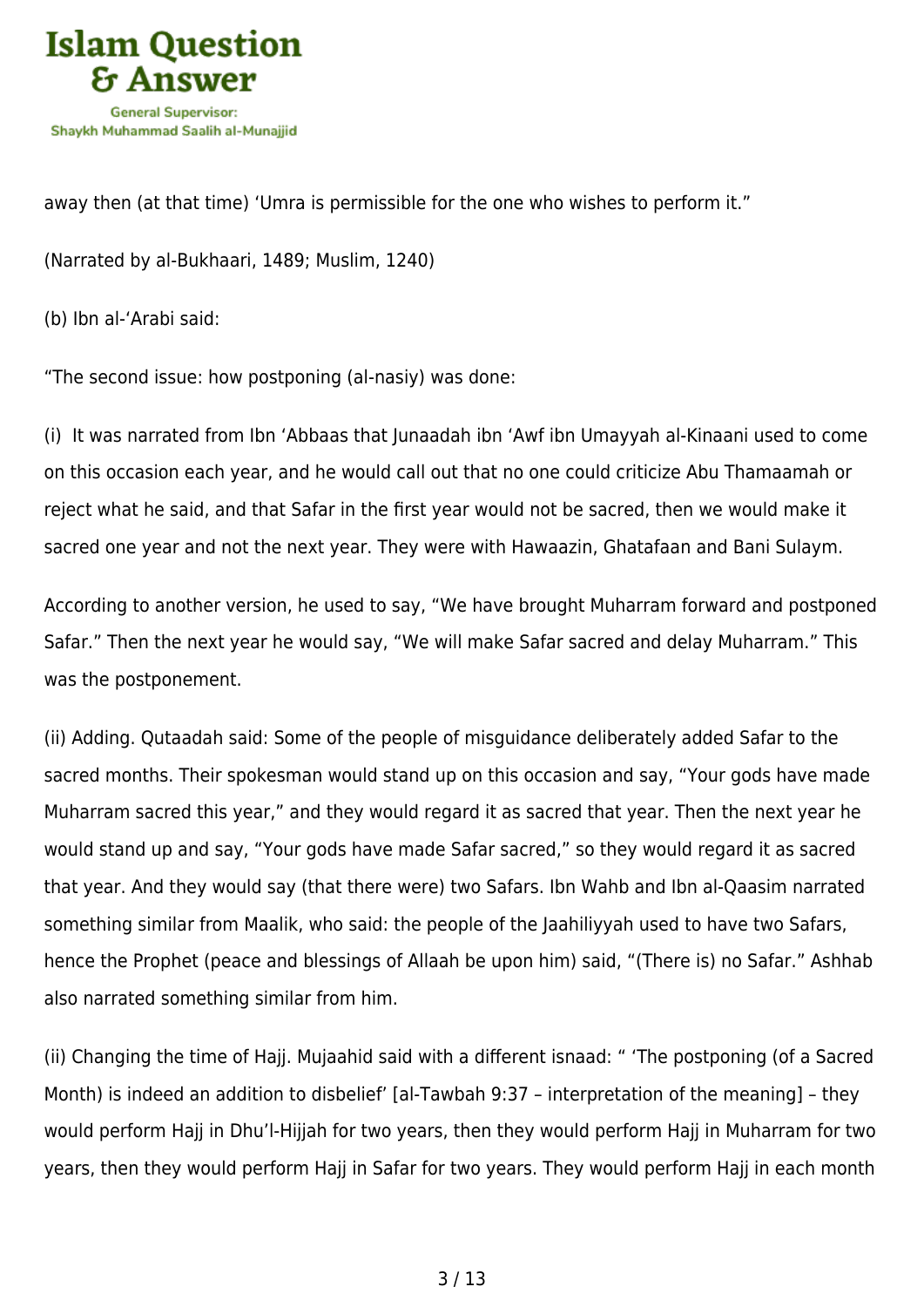

for two years until, when Abu Bakr performed Hajj that was in Dhu'l-Qi'dah, then when the Prophet performed Hajj it was in Dhu'l-Hijjah. Hence the Prophet (peace and blessings of Allaah be upon him) said in his sermon, according to the saheeh hadeeth:

"Time has completed a cycle and assumed the form of the day Allaah created the heavens and the earth." Narrated by Ibn 'Abbaas and others. This version was narrated by him. And he said:

"The Messenger of Allaah (peace and blessings of Allaah be upon him) said:

'O people, listen to what I say, for I do not know whether I will meet you again after this day in this place. O people, your blood and your wealth are sacred until the Day when you meet your Lord, as sacred as this day of yours in this month of yours in this land of your. You will meet your Lord and He will question you about your deeds. I have conveyed (the message). Whoever has had something entrusted to him, let him fulfil that trust.

All riba is abolished. You shall have your capital sums, deal not unjustly and you shall not be dealt with unjustly. Allaah decreed that there should be no riba. The riba of 'Abbaas ibn 'Abd al-Muttalib is abolished. All claims for blood-vengeance belonging to the jaahiliyyah period have been abolished. The first of those murdered among us whose blood-vengeance I remit is Ibn Rabee'ah ibn al-Haarith ibn 'Abd al-Muttalib, who was suckled among Banu Layth and killed by Hudhayl." He was the first one whose blood-vengeance of the jaahiliyyah was abolished.

"O people, the Shaytaan has despaired of ever being worshipped in your land, but he will be pleased to be obeyed in any matter other than that, in matters that you may think of as insignificant. So beware of him in matters of your religion. The postponing (of a Sacred Month) is indeed an addition to disbelief, by which the disbelievers are led astray… Time has completed a cycle and assumed the form of the day Allaah created the heavens and the earth. The number of months with Allaah is twelve, of which four are sacred, three consecutive months, and Rajab Mudar which comes between Jumaada and Sha'baan…" and he mentioned the rest of the hadeeth.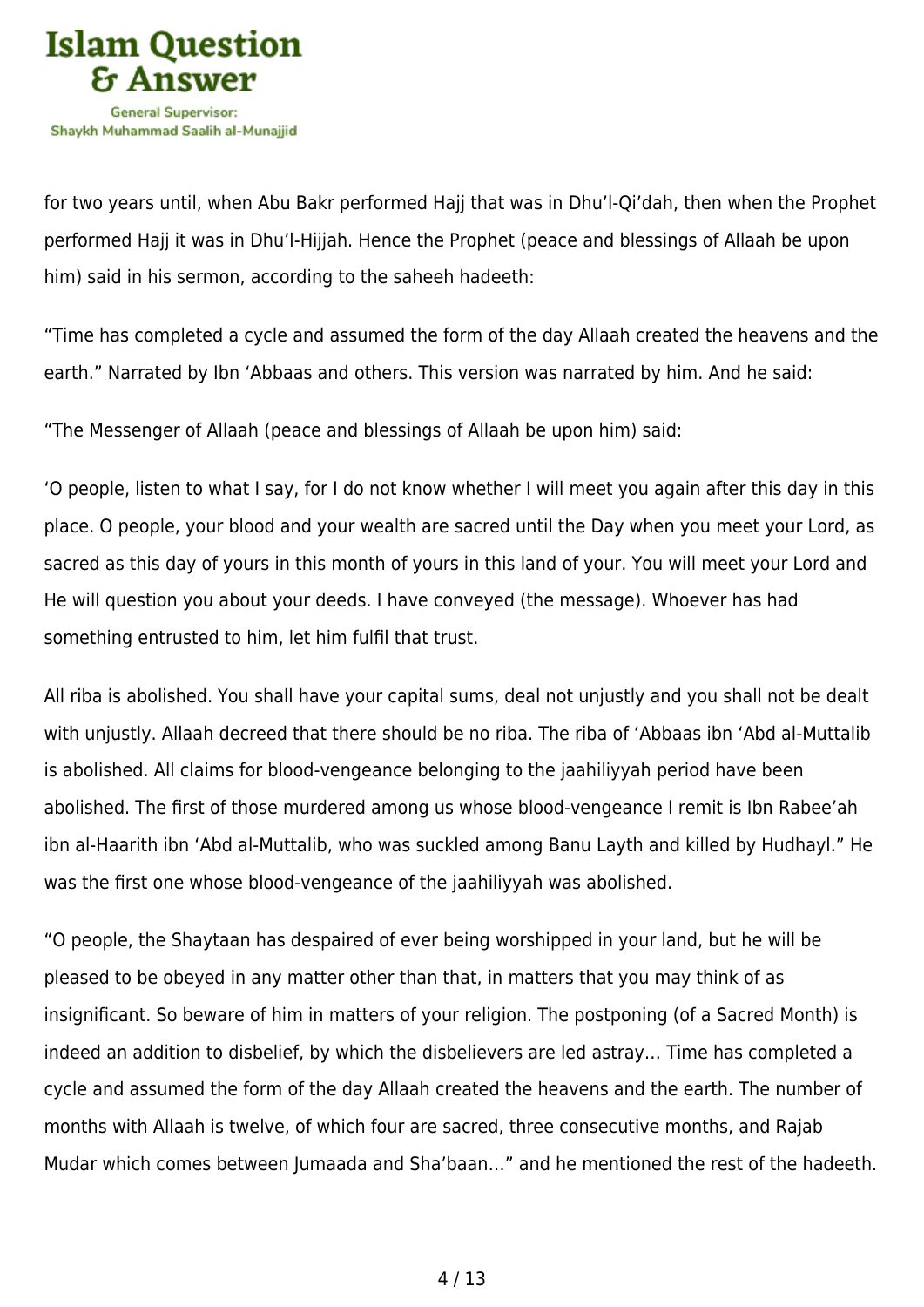

(Ahkaam al-Qur'aan, 2/503-504)

# **2. With regard to superstitions concerning the month of Safar, these were well known among the people of the Jaahiliyyah, and still exist among some of those who claim to be Muslims.**

It was narrated that Abu Hurayrah said: the Messenger of Allaah (peace and blessings of Allaah be upon him) said: "(There is) no 'Adwa (no contagious disease is conveyed without Allah's permission), nor is there any bad omen (from birds), nor is there any Haamah, nor is there any (bad omen in the month of) Safar, and one should run away from the leper as one runs away from a lion."

(narrated by al-Bukhaari, 5387; Muslim, 2220)

Shaykh Ibn 'Uthaymeen (may Allaah have mercy on him) said:

"The word 'Safar' was interpreted in several ways:

(i) that it refers to the well-known month of Safar, concerning which the Arabs were superstitious.

(ii) That it refers to a stomach disease of camels, which is passed from one camel to another, and that this mentioned in conjunction with the word 'adwa (contagion) in the sense of mentioning something specific in conjunction with something general.

(iii) That 'Safar' means the month of Safar, and that what is referred to here is the postponing of Sacred Months by which those who disbelieved were led astray, when they would delay the sacred months and make Safar sacred one year and not the next.

The most correct of these views is that what is meant is the month of Safar, concerning which there were many superstitions during the Jaahiliyyah.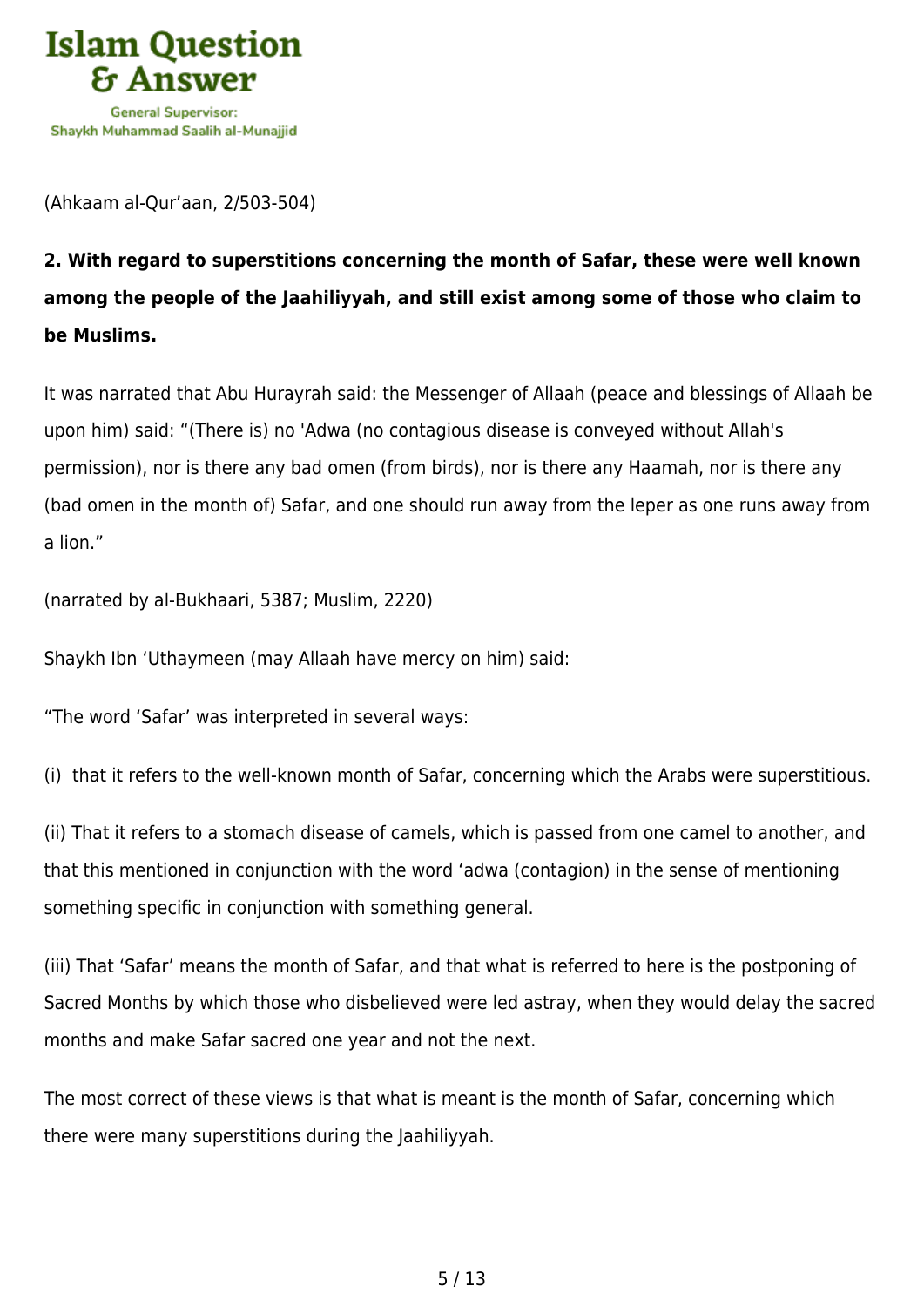

Times have no effect (on people's lives) and Allaah never decreed that it should have any effect. Like any other month, both good and bad may be decreed during this month.

If a particular action is completed on the twenty-fifth of Safar – for example – some people note the date and say, "It has been finished on the twenty-fifth of this good month of Safar." This is like refuting one innovation with another, because there are no good or bad months. Hence some of the salaf denounced those who, when they hear the hooting of an owl, say, "It is good, in sha Allaah." It cannot be said that this is good or bad, it is simply the sound of a bird, like any other bird.

The four things which the Prophet (peace and blessings of Allaah be upon him) denied (in the hadeeth referred to above) indicate that we must put our trust in Allaah and be sincere and determined; the Muslim should not feel helpless when faced with these things.

If a Muslim does pay any attention to such things, one of the following must apply in his case:

Either he pays attention to them in deciding whether to go ahead or refrain, in which case he is basing his actions on something that is not real.

Or he does not pay attention to them with regard to deciding whether to go ahead or refrain, but he still feels some kind of worry or anxiety. Although this is not as bad as the first case, he should not pay any attention to these things at all, rather he should depend only on Allaah.

The denial of these four things is not a denial of their existence, for they do exist; it is a denial of their having any effect on things, for the One Who affects things is Allaah. If there is a reason that is known to have effects, then this is a real reason, and any reason which is merely imagined is a false reason. So we deny its effect and it has no effect. "

(Majmoo' Fataawa al-Shaykh Ibn 'Uthaymeen, 2/113, 115)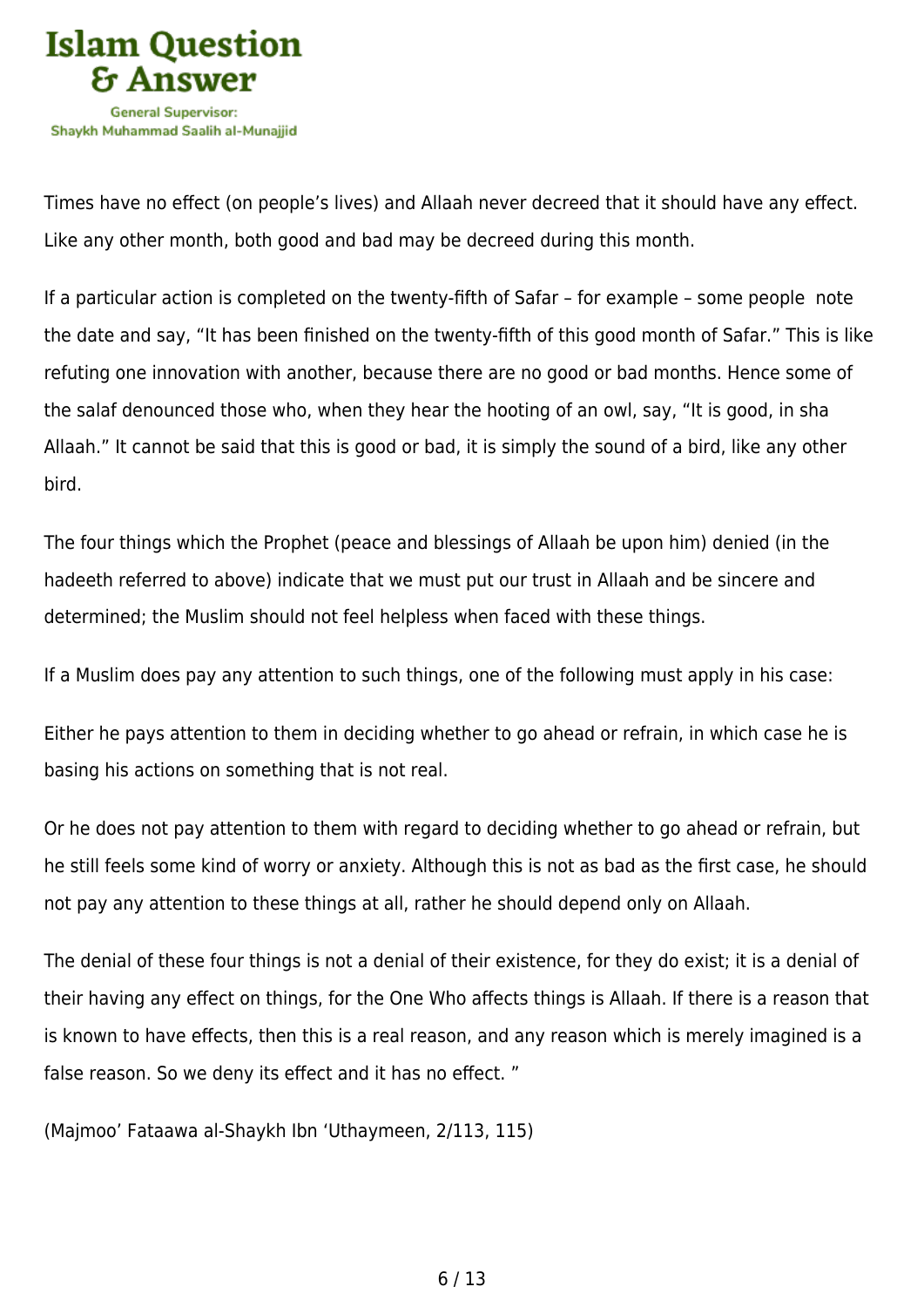

# **2. What has been narrated in Islam that contradicts the views of people of the Jaahiliyyah concerning this month**

We have quoted above the hadeeth of Abu Hurayrah narrated in al-Saheehayn, which explains that the belief of the people of Jaahiliyyah concerning Safar was reprehensible, and that is it simply one of the months of Allaah and it has no will of its own, it simply passes, subject to the control of Allaah.

# **3. Innovations and false beliefs concerning this month that exist among people who claim to be Muslims.**

(1) The Standing Committee was asked:

Some of the scholars in our country claim that in the Islamic religion there is a naafil (supererogatory) prayer which is prayed on the last Wednesday of the month of Safar, at the time of Duha (mid-morning) prayer, (consisting of) four rak'ahs with one tasleem. In each rak'ah one recites Soorat al-Faatihah, Soorat al-Kawthar seventeen times, Soorat al-Ikhlaas 50 times, al-Mi'wadhatayn (the last two soorahs of the Qur'aan) one time each. This is done in each rak'ah, then one says salaam, and when one says salaam it is prescribed to recite "And Allaah has full power and control over His Affairs, but most of men know not" [Yoosuf 12:21 – interpretation of the meaning] 360 times, and Jawhar al-Kamaal (the essence of perfection) three times, and to finish by saying,

"Glorified be your Lord, the Lord of honour and power! (He is free) from what they attribute unto Him!

And peace be on the Messengers!

And all the praises and thanks be to Allaah, Lord of the 'Aalameen (mankind, jinn and all that exists)" [al-Saaffaat 37:180-182 – interpretation of the meaning].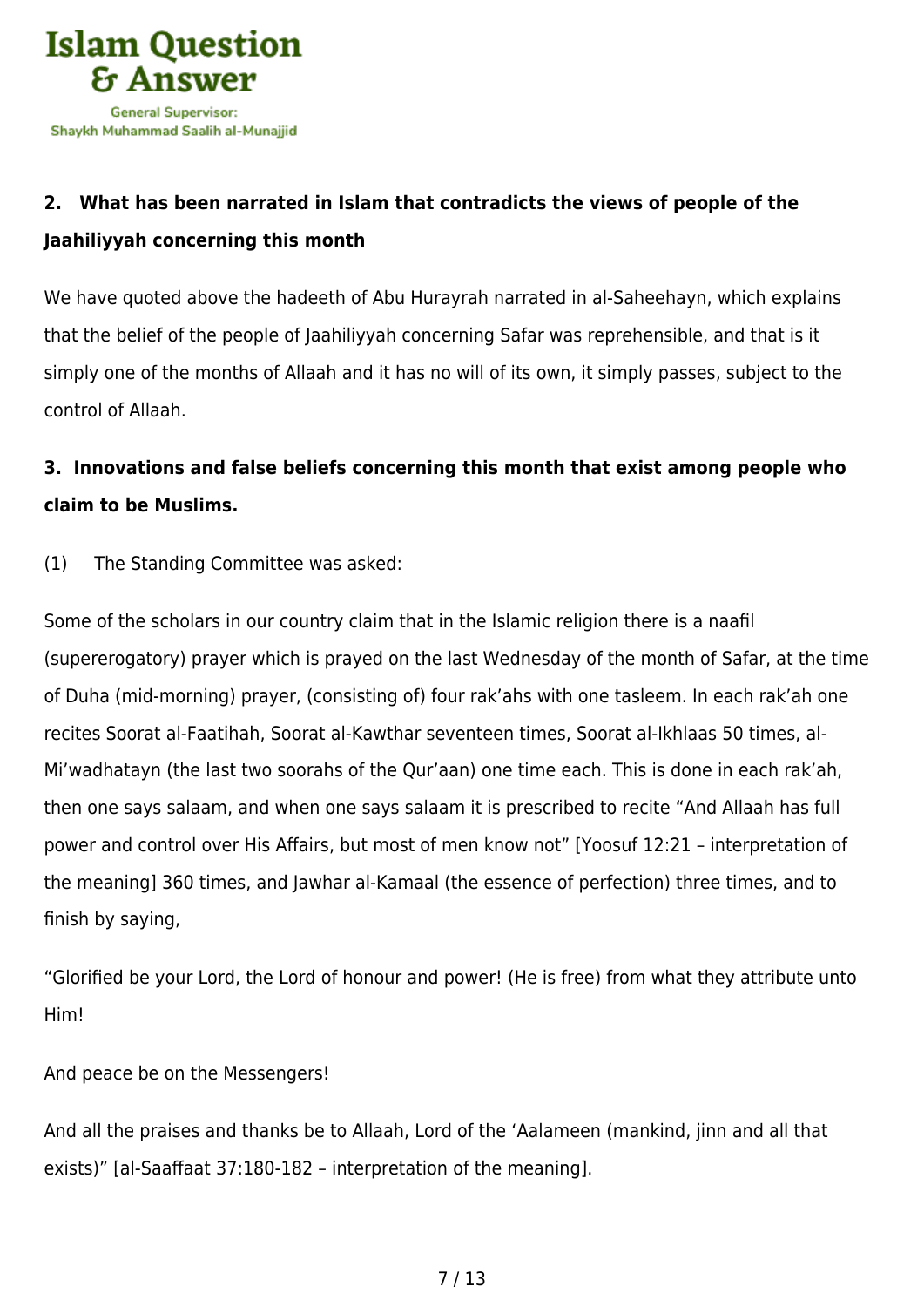

And they give charity to the poor, and they say that this aayah is especially for warding off the calamities which come down on the last Wednesday of the month of Safar.

They say that every year, 320,000 calamities come down, and all of that comes down on the last Wednesday of Safar, so that is the most difficult day of the entire year. But whoever prays this prayer in the manner described, Allaah will protect him by His generosity from all the calamities that come down on that day, and they will not come around him, but they will affect those who could not do this prayer, like small children. Is this true?

The scholars of the committee replied:

Praise be to Allaah, and blessings and peace be upon His Messenger and upon his family and his companions.

We do not know of any basis in the Qur'aan or in the Sunnah for the naafil prayer mentioned in the question. We have no proof that any one among the salaf of this ummah or the righteous people of its later generations did this naafil prayer. Rather it is a reprehensible innovation.

It was narrated that the Messenger of Allaah (peace and blessings of Allaah be upon him) said: "Whoever does an action which is not in accordance with this matter of ours [Islam], will have it rejected." And he said: "Whoever innovates something in this matter of ours that is not part of it, will have it rejected."

Whoever attributes this prayer and the things that are mentioned with it to the Prophet (peace and blessings of Allaah be upon him) or to any of the Sahaabah (may Allaah be pleased with them) is fabricating serious lies, and Allaah will give him the punishment for liars which he deserves.

(Fataawa al-Lajnah al-Daa'imah, 2/354)

(2) Shaykh Muhammad ibn 'Abd al-Salaam al-Shuqayri said: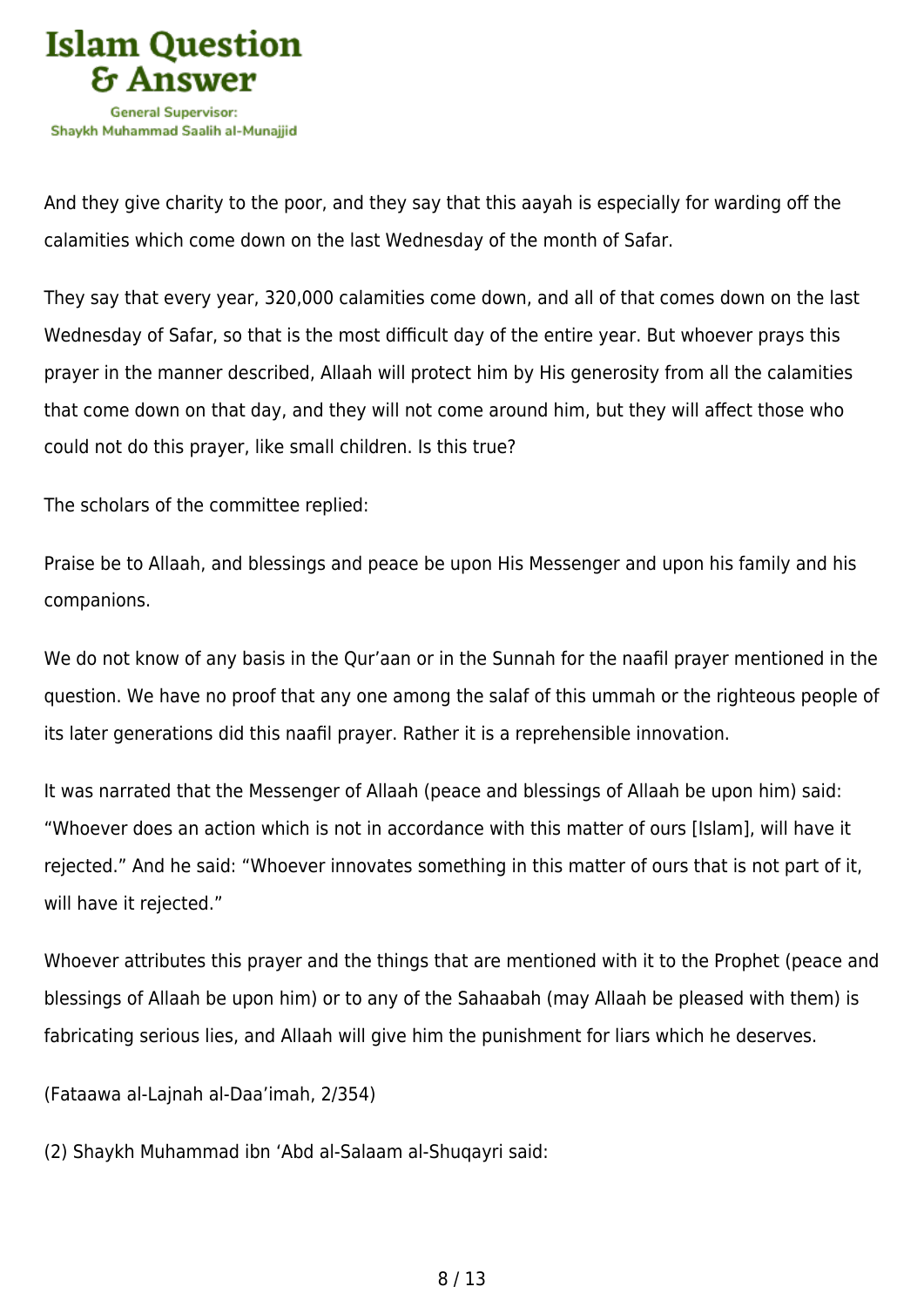

The ignorant have the habit of writing down the verses of salaam such as "Salaam (peace) be upon Nooh (Noah) (from Us) among the 'Aalameen (mankind, jinn and all that exists)!"" [al-Saafaat 37:79 – interpretation of the meaning] etc. on the last Wednesday of the month of Safar, then they put them in vessels and drink it and seek blessings from it, and they give it as gifts to one another, because they believe that this will take away bad things. This is a false belief and a blameworthy superstition, a reprehensible innovation which must be denounced by everyone who sees it.

(al-Sunan wa'l-Mubtada'aat, p. 111, 112)

# **4. What happened in this month of military campaigns and important events in the life of the Prophet (peace and blessings of Allaah be upon him).**

There are many such events, some of which we will refer to below:

(1) Ibn al-Qayyim said:

Then he himself [the Prophet (peace and blessings of Allaah be upon him)] went on the military campaign of al-Abwaa', also known as Waddaan. This was the first military campaign in which he took part himself. It happened in Safar, twelve months after the Hijrah. The banner, which was white, was carried by Hamzah ibn 'Abd al-Muttalib. He appointed Sa'd ibn 'Ubaadah in charge of Madeenah (in his absence), and he went out with the Muhaajireen only, to intercept a caravan of Quraysh, but there was no fighting.

During this campaign, he made a peace treaty with Makhshiy ibn 'Amr al-Dumari, who was the leader of Bani Dumrah at his time, agreeing that he would not attack Bani Dumrah and they would not attack him, that they would never join any group to attack him and that they would never help any enemy against him. The treaty between them was written down, and the Prophet was away for fifteen nights.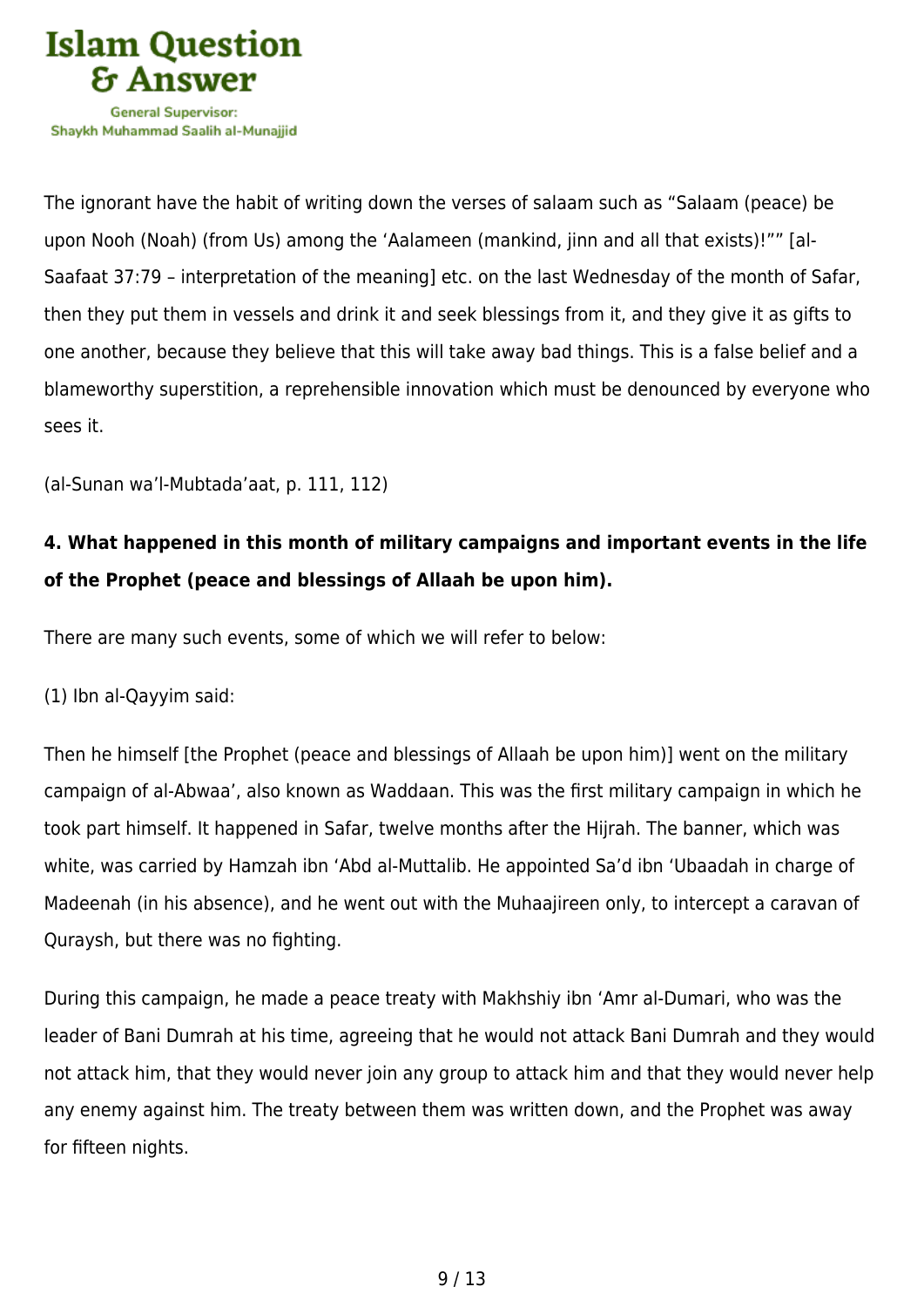

(Zaad al-Ma'aad, 3/164, 165)

(2) And he said:

When Safar came (in 3 AH), some people from 'Adal and al-Qaarah came to him and said that there Muslims among them, and they asked him to send with them someone who would teach them Islam and the Qur'aan. So he sent six people with them, according to the report of Ibn Ishaaq. According to al-Bukhaari, the number was ten. He put Marthad ibn Abi Marthad al-Ghanawi in charge of them, and among them was Khubayb ibn 'Adiy. They went with them, and when they reached al-Rajee' – which is water belonging to Hudhayl, somewhere in the Hijaaz – they betrayed them and sought the help of Hudhayl against them. So they came and surrounded them; they killed most of them and took Khubayb ibn 'Adiy and Zayd ibn al-Dathinah prisoner. They took them to Makkah and sold them there, because they had killed some of the leaders of Quraysh at Badr.

(Zaad al-Ma'aad, 3/244)

(3) And he said:

In the same month of Safar, in 4 AH, there was the battle of Bi'r Ma'oonah (the well of Ma'oonah), which may be summed up as follows:

 Abu Baraa' 'Aamir ibn al-Maalik, who was known as Mulaa'ib al-Asinnah, came to the Messenger of Allaah (peace and blessings of Allaah be upon him) in Madeenah. He invited him to Islam but he did not become Muslim, but neither did he seem far away from doing so. He said, "O Messenger of Allaah, why do you not send your companions to the people of Najd to call them to your religion? I hope that they would respond." The Prophet (peace and blessings of Allaah be upon him) said, "I fear that the people of Najd may harm them." Abu Baraa' said: "They will be under my protection." So he sent forty men with him, according to the report of Ibn Ishaaq. According to al-Saheeh, the number was seventy, and what is narrated in al-Saheeh is correct. He put al-Mundhir ibn 'Amr, one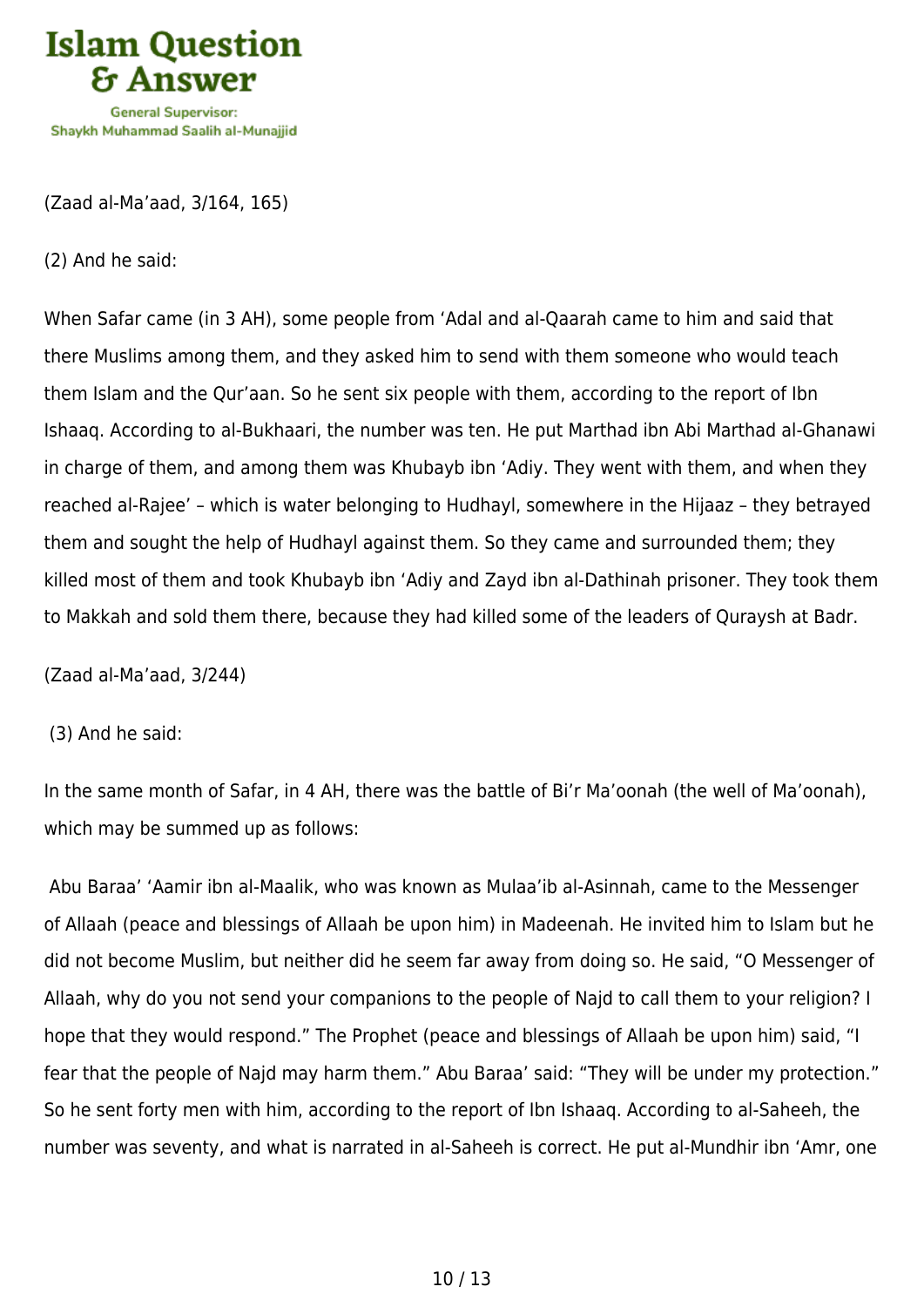

Shavkh Muhammad Saalih al-Munaiiid

of the tribe of Bani Saa'idah which was known as al-Mu'annaq, in charge of them. They were among the best, most virtuous and foremost Muslims. They travelled until they stopped at Bi'r Ma'oonah – which is between the land of Bani 'Aamir and the harrah (lava field) of Bani Sulaym – where they camped. Then they sent Haraam ibn Milhaan, the brother of Umm Sulaym, with the letter of the Messenger of Allaah to the enemy of Allaah, 'Aamir ibn al-Tufayl. He did not look at it, and he commanded a man to stab him in the back with a spear. When he was stabbed and he saw the blood, he said, "I have won, by the Lord of the Ka'abah [i.e., attained martyrdom]." Then the enemy of Allaah immediately urged Banu 'Aamir to kill the rest (of the Muslims), but they did not respond, because of the protection of Abu Baraa'. Then he urged Bani Sulaym, and 'Asiyah, Ra'l and Dhakwaan responded to him. They came and surrounded the companions of the Messenger of Allaah, and they fought until they were all killed, except for Ka'b ibn Zayd ibn al-Najjaar, who was found wounded among the dead. He lived until he was killed at the battle of al-Khandaq. 'Amr ibn Umayyah al-Dumari and al-Mundhir ibn 'Uqbah ibn 'Aamir were looking after the animals of the Muslims, and they saw a bird hovering over the battle field. Al-Mundhir ibn Muhammad came and fought the mushrikeen until he was killed along with his companions, and 'Amr ibn Umayyah al-Dumari was taken prisoner. When he told them that he was from Mudar, 'Aamir shaved his head and released him on behalf of his mother who was obliged to free a slave. 'Amr ibn Umayyah went back and when he reached al-Qarqarah min Sadr Qanaah (a place), he rested in the shade of a tree. Two men from Bani Kilaab came and rested there with him, and when they slept 'Amr killed them. He thought that he had avenged the deaths of his companions, but they had a treaty with the Messenger of Allaah, of which he was unaware. When he came (to Madeenah) he told the Messenger of Allaah what he had done, and he said, "You have killed two people for whom I will certainly pay the diyah (blood money)."

(Zaad al-Ma'aad, 3/246-248)

(4) Ibn al-Qayyim said: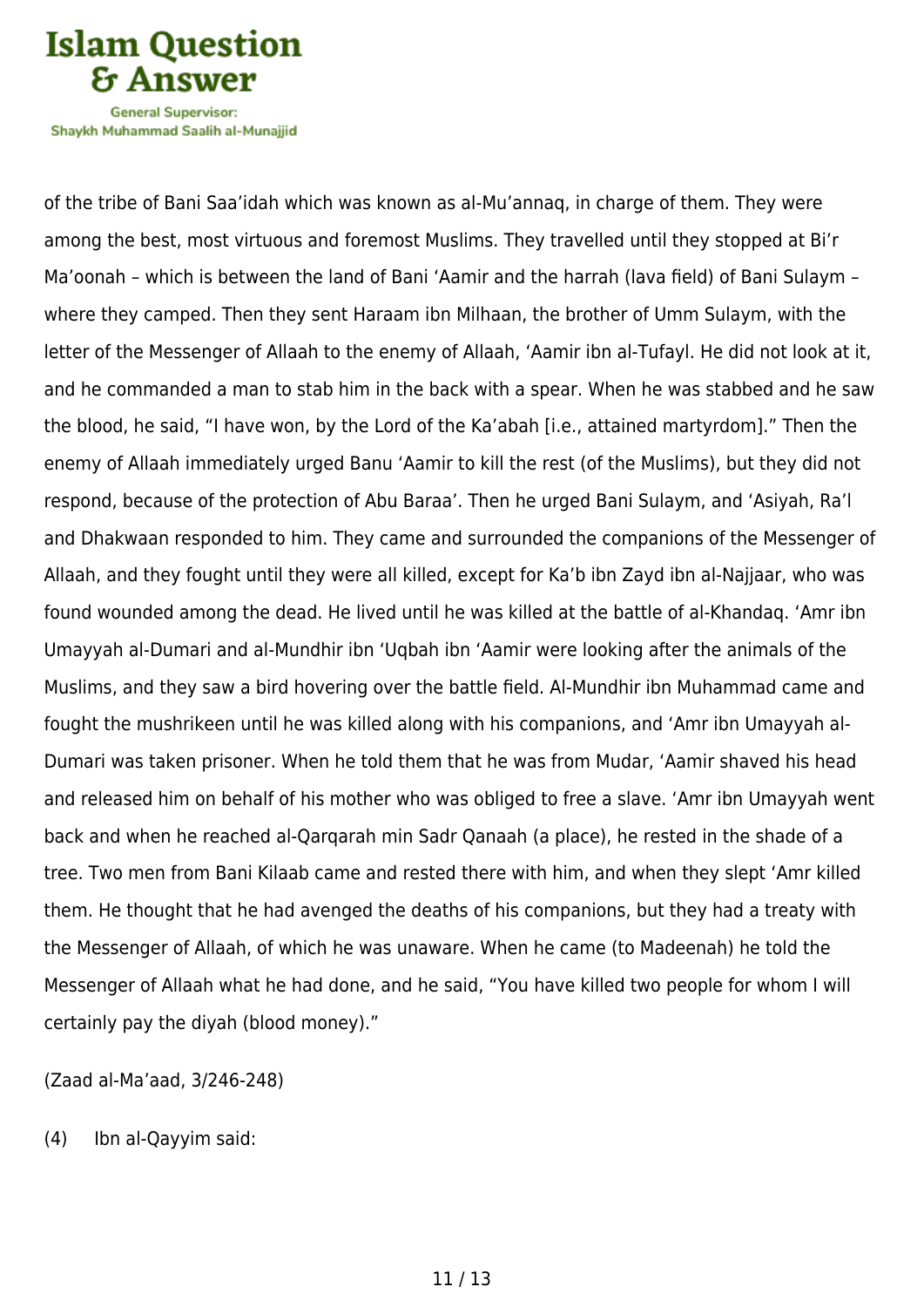

When he set out for Khaybar, it was the end of Muharram, not the beginning, and he conquered it in Safar.

(Zaad al-Ma'aad, 3/339-340)

(5) And he said:

Section on the campaign of Qutbah ibn 'Aamir ibn Hadeedah to Khath'am.

 This took place in Safar 9 AH. Ibn Sa'd said: they said: the Messenger of Allaah sent Qutbah ibn 'Aamir with twenty men to a region of Khath'am at the end of Tibaalah, and he commanded him to launch a raid. They went out with ten camels, which they took turns riding. They captured a man and interrogated him, but he would not speak, then he started yelling, raising the alarm, so they killed him. They waited until the people had gone to sleep, then they launched their attack. There was intense fighting, resulting in many wounded on both sides. Qutbah ibn 'Aamir killed whoever he killed, and they (the Muslims) took the cattle, women and sheep to Madeenah. It says in the story that the people regrouped and pursued them, then Allaah sent a great flood which came between them and the Muslims, so the Muslims drove the cattle, sheep and prisoners whilst they were looking on, but they could not cross the water until they had gone.

(Zaad al-Ma'aad, 3/514)

(6) And he said:

A delegation from 'Udhrah came to the Messenger of Allaah in Safar of 9 AH, consisting of twelve men, including Jamrah ibn al-Nu'maan. The Messenger of Allaah said: "Who are these people?" Their spokesman said: "Some people that you may know of; we are Bani 'Udhrah, the brother of Qusayy on his mother's side. We are the people who supported Qusayy and removed Khuzaa'ah and Bani Bakr from the valley of Makkah. We have relatives and families." The Messenger of Allaah said: "Welcome to you, I know you well." They became Muslim, and the Messenger of Allaah